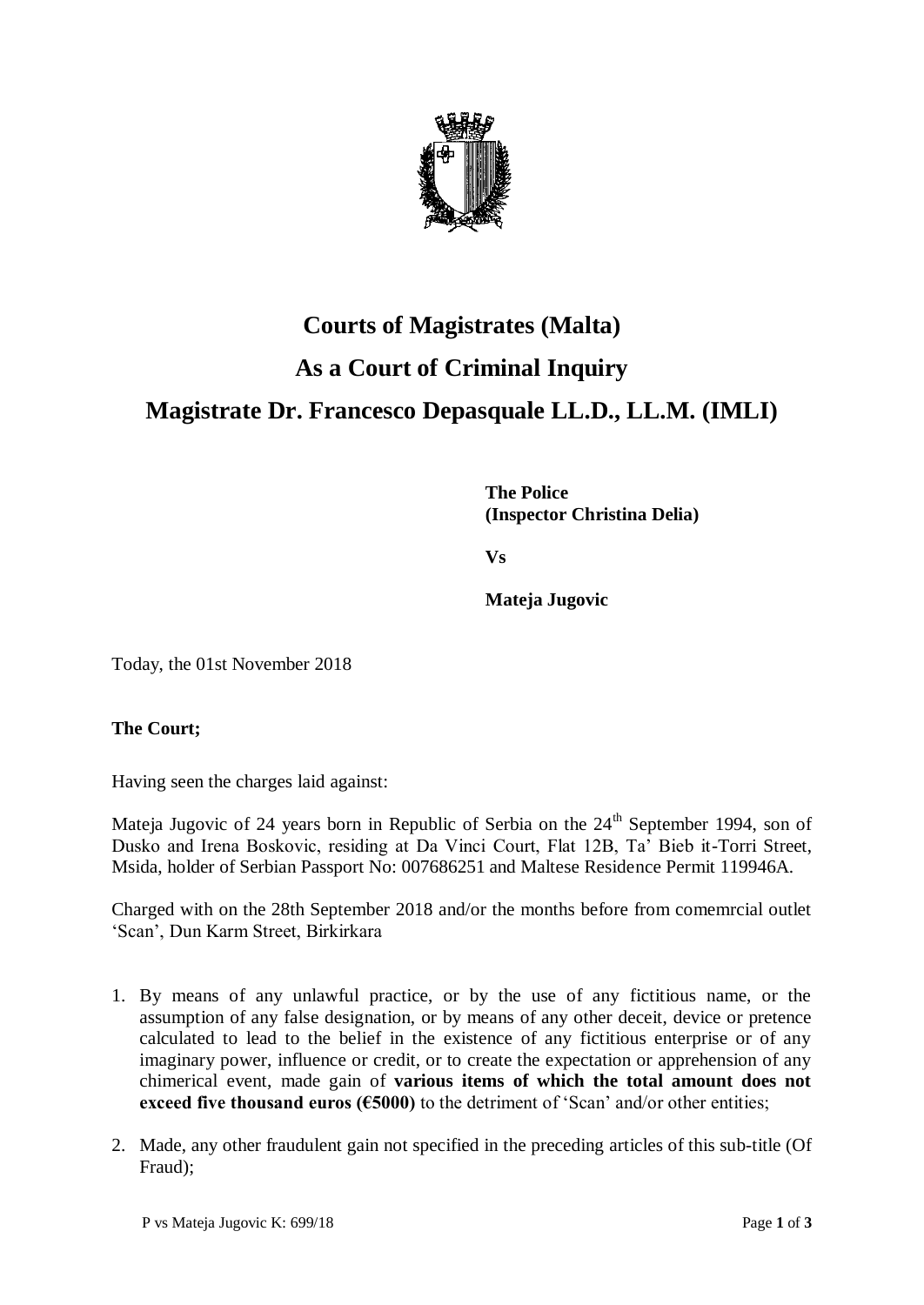## **Also charge him with: that on the 27th September 2018 and the 28th of September 2018 from commercial outlet 'ICC Malta', Geronimo Abos, Iklin**

- 3. By means of any unlawful practice, or by the use of any fictitious name, or the assumption of any false designation, or by means of any other deceit, device or pretence calculated to lead to the belief in the existence of any fictitious enterprise or of any imaginary power, influence or credit, or to create the expectation or apprehension of any chimerical event, made gain of **various items of which the total amount does not exceed five hundred Euros (€500)** to the detriment of 'ICC Malta' and/or other entities;
- 4. Made, any other fraudulent gain not specified in the preceding articles of this sub-title (Of Fraud);

## **Also charge him with: that on the 31st August 2018 and the 04th September 2018 from commercial outlet 'A & A Mizzi', Salib ta Mriehel str, Birkirkara:**

- 5. By means of any unlawful practice, or by the use of any fictitious name, or the assumption of any false designation, or by means of any other deceit, device or pretence calculated to lead to the belief in the existence of any fictitious enterprise or of any imaginary power, influence or credit, or to create the expectation or apprehension of any chimerical event, made gain of **various items of which the total amount does not exceed five hundred Euros (** $6500$ **)** to the detriment of 'A & A Mizzi' and/or other entities;
- 6. Made, any other fraudulent gain not specified in the preceding articles of this sub-title (Of Fraud);

### **Also charge him with: that in the month of October 2018 and/or the months before from various localities in the Maltese Islands:**

7. Committed theft of credit cards which amount does not exceed two hundred and thirtytwo euro and ninety-four cents (232.94) to the detriment of Laszlo Czegledi, Fredrick Frendo Cumbo, Maria Victoria Mccusker, Ghaida Kamal, Yan Izak, Tarek Mohamed I El Hammali, Mizuho Sakamoto and Nikolai Zaguskin.

The Court has been informed that the accused do not understand Maltese Language, and in this regard, the Court ordered that the procedures will continue in English Language.

The Prosecuting officer Inspector Christina Delia read and confirmed the charges on oath and presented the following documentation:-

- AG's consent
- Conviction Sheet
- Copy of Passport
- **Statement**
- 3 PIRS reports